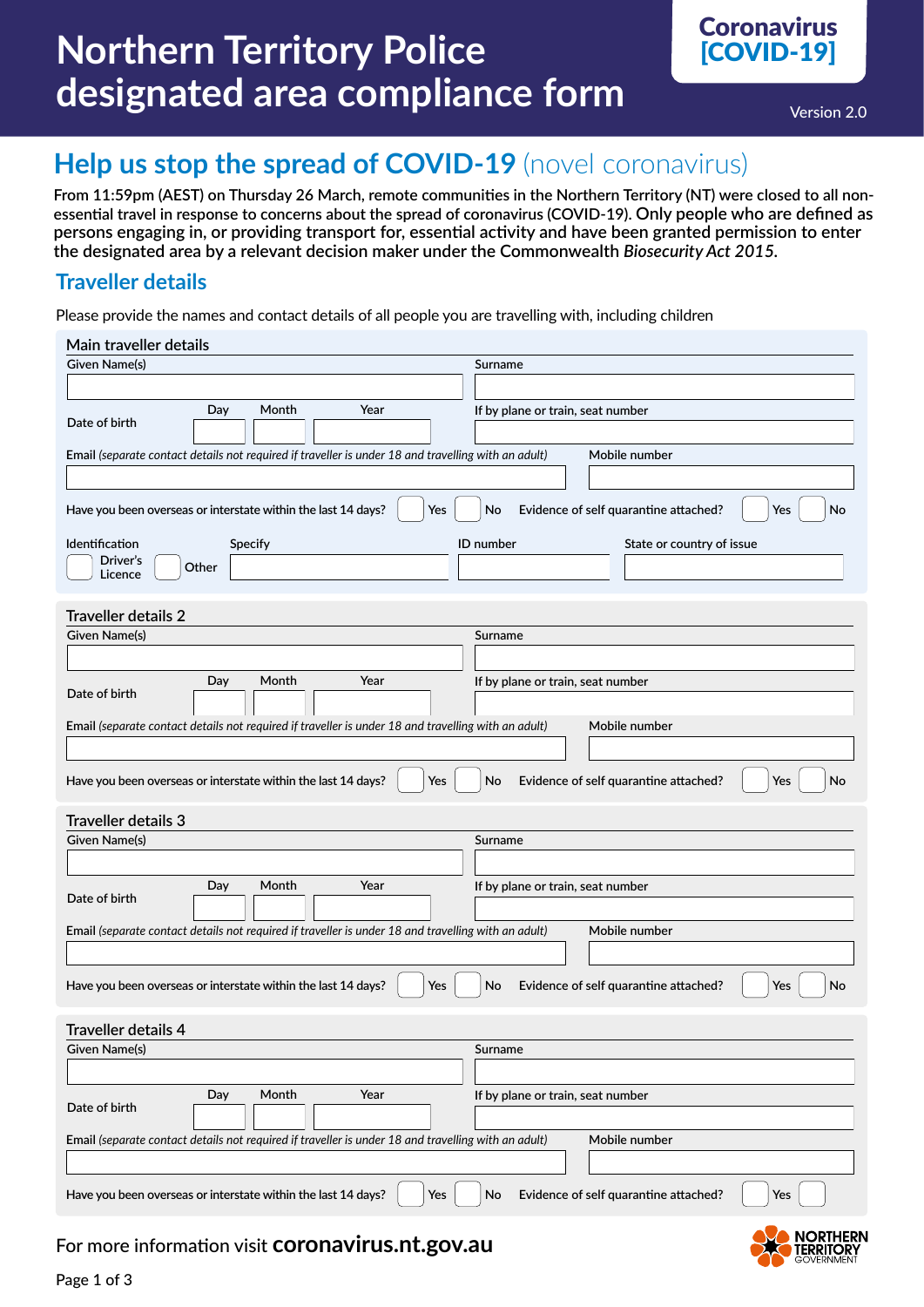## **Traveller details (Continued)**

| Traveller details 5                                                                                 |     |       |      |     |                                   |                                       |     |
|-----------------------------------------------------------------------------------------------------|-----|-------|------|-----|-----------------------------------|---------------------------------------|-----|
| Given Name(s)                                                                                       |     |       |      |     | Surname                           |                                       |     |
|                                                                                                     |     |       |      |     |                                   |                                       |     |
|                                                                                                     | Day | Month | Year |     | If by plane or train, seat number |                                       |     |
| Date of birth                                                                                       |     |       |      |     |                                   |                                       |     |
| Email (separate contact details not required if traveller is under 18 and travelling with an adult) |     |       |      |     |                                   | Mobile number                         |     |
|                                                                                                     |     |       |      |     |                                   |                                       |     |
| Have you been overseas or interstate within the last 14 days?                                       |     |       |      | Yes | <b>No</b>                         | Evidence of self quarantine attached? | Yes |

## **Traveller health information**

| Have any of the listed persons been<br>unwell in the last 14 days?<br>If yes, please specify: | <b>No</b><br>Yes               | Have any of the listed persons<br>been in close contact with a<br>confirmed case of COVID-19? | <b>No</b><br>Traveller (#)<br>Yes |
|-----------------------------------------------------------------------------------------------|--------------------------------|-----------------------------------------------------------------------------------------------|-----------------------------------|
| Fever                                                                                         | Traveller (#)                  | Have any of the listed<br>persons been tested<br>for COVID-19?                                | <b>No</b><br>Traveller (#)<br>Yes |
| Sore throat<br>Cough                                                                          | Traveller (#)<br>Traveller (#) | Have any of the listed<br>persons tested positive                                             | Traveller (#)<br><b>No</b><br>Yes |
| Shortness of breath                                                                           | Traveller (#)                  | for COVID-19 in the<br>past 14 days?                                                          |                                   |

## **Details of travel**

| Detailed reason for travel                                       |  |                                                  | Entry point into designated biosecurity area |                            |     |       |       |
|------------------------------------------------------------------|--|--------------------------------------------------|----------------------------------------------|----------------------------|-----|-------|-------|
|                                                                  |  |                                                  |                                              |                            |     |       |       |
| What designated biosecurity area are you travelling to?          |  |                                                  | Arrival date in<br>designated area           |                            | Day | Month | Year  |
| Tiwi Islands                                                     |  | <b>Roper Gulf</b>                                | If by                                        | Flight number              |     |       |       |
| <b>West Arnhem</b>                                               |  | Victoria Daly<br>(excluding the Pine Creek Ward) | aircraft                                     |                            |     |       |       |
| East Arnhem<br>including the Town of<br>Nhulunbuy unincorporated |  | <b>Barkly</b><br>(excluding Tennant Creek)       | If by road                                   | <b>Registration number</b> |     |       | State |
| LGA areas, and the Town of<br>Alyangula                          |  | <b>Central Desert</b>                            |                                              |                            |     |       |       |
| <b>West Daly</b>                                                 |  | MacDonnell                                       | If by sea                                    | Name of ship / boat        |     |       |       |

**I acknowledge that the above details (and information regarding any travellers listed on this form) are true and correct to the best of my knowledge and acknowledge that I understand my requirements under the** *Commonwealth Biosecurity Act 2015* **Chief Health Officer's Directions (COVID-19 Directions 2020).** *Biosecurity (Human Biosecurity Emergency) (Human Coronavirus with Pandemic Potential) (Emergency Requirements for Remote Communities) Determination 2020*

| Signature | Day | Month | Year |
|-----------|-----|-------|------|
|           |     |       |      |

**This information is collected and will be used subject to the** *Information Act 2002***, for the purposes of assisting the Chief Health Officer to exercise powers and perform functions to prevent or control the spread of a notifiable disease under the** *Commonwealth Biosecurity Act 2015***, namely the novel coronavirus COVID-19.**

Failure to comply with directions issued under the *Commonwealth Biosecurity Act 2015* may constitute a criminal offence with penalties including imprisonment up to a maximum of five (5) years or 300 penalty units (\$63 000).

### For more information visit **coronavirus.nt.gov.au**